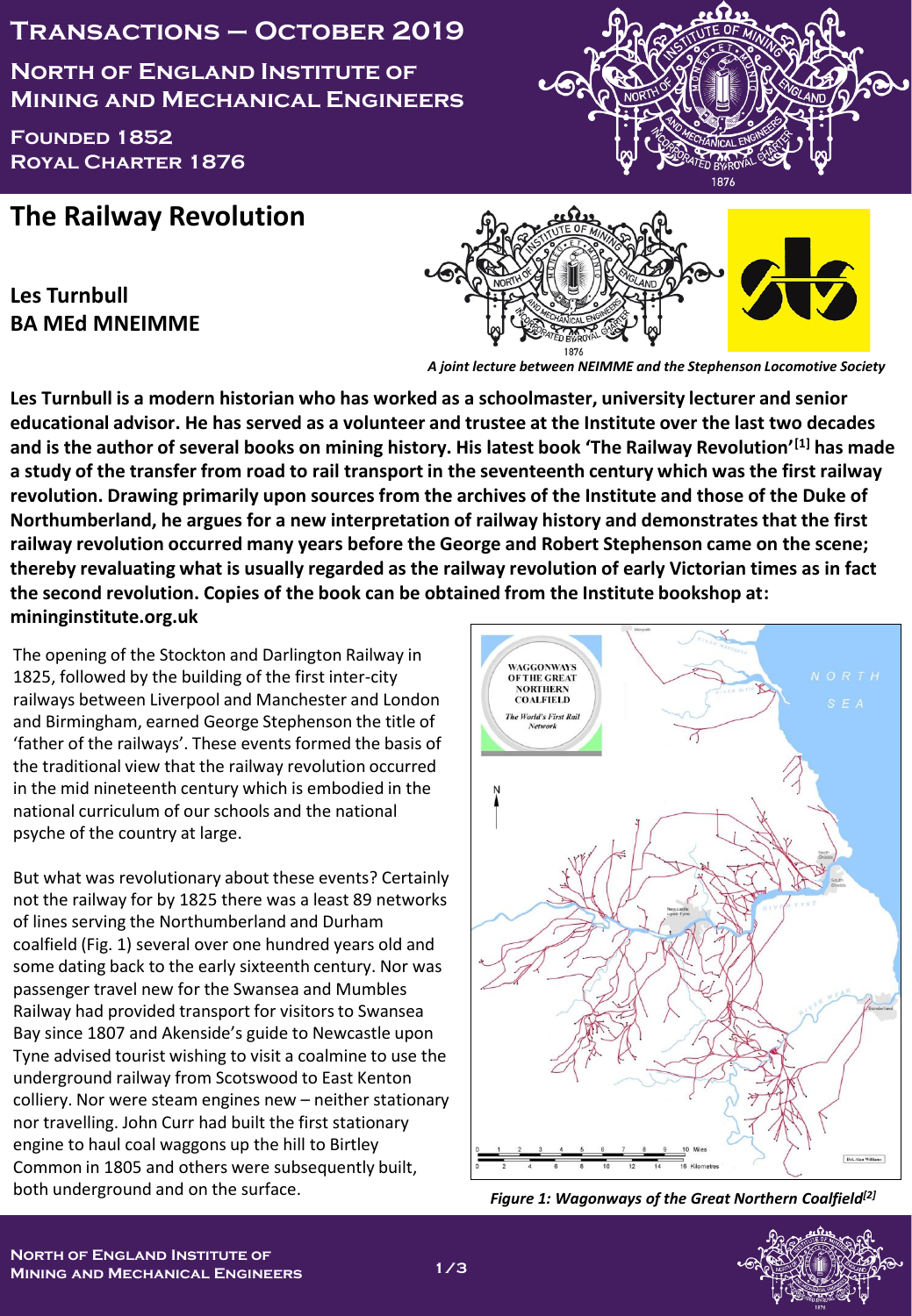

Travelling engines, now known as locomotives, were built to the designs of Richard Trevethic, John Blenkinsop, William Chapman and William Hedley – all before Stephenson experimented with his first locomotive for Killingworth Colliery. However, what was revolutionary about these events was that they marked the beginning of the national network; that time was standardized at Greenwich Mean Time and clocks became a feature of stations to enable the railway timetable to function; and that the standard gauge of the track was enforced throughout the country.

However, all these events marked the second railway revolution – the first revolution, the transfer of traffic from the road to the rail – occurred during the seventeenth and eighteenth centuries. There were waggonwaysin all the coalfields but because the Northumberland and Durham Coalfield was by far the largest in Britain – indeed the world – at this time, the skills of building and operating railways were developed to the greatest extent in this area. Indeed, railways were referred to by overseas visitors as Newcastle Roads. There was a period of transition during the late eighteen and early nineteenth centuries when the management at the collieries experimented with iron rails and steam engines in an effort to deal with the need to expand the capacity of the railways at a time when horses and their feed were becoming increasingly expensive largely due to the Napoleonic Wars . These events were a prelude to the second revolution of the mid nineteenth century.

Before the coming of the railway, coal was transported by pack horses, carts and wains often along specially designated coal roads. The archives of the Duke of Northumberland contain detailed records of the road transport system at Whitley Colliery on the eve of the changeover to rail transport. They show that transport was seasonal and greatly influenced by the demands of the farming community who provided the carts, wains, horses and men. More importantly, they enable us to quantify precisely what was required to move a given quantity of coal in any particular week. In the week ending 19th July 1689, for example, 1,118½ tons were moved by 19 wains and 30 carts during six working days. This required 1,990 journeys and involved 49 men and at least 68 animals. When the railway was introduced about a year later, the same amount could be moved in 732 journeys by 13 men and 13 horses using 30.5 cwt. waggons. The transfer from road to rail represented a saving of 73% in manpower and 80% in horsepower. Also, the capacity of the transport system was almost trebled. This was the first railway revolution. Railways were cheaper since they required fewer men and horses; but also, railways were more efficient – more coal could be moved and greater profits made. Exactly these points were made by William Coatsworth when advising the Grand Allies, the region's largest consortium of coalowners, to build the Tanfield Railway to Dunston.



*Figure 2: Thomas Bewick' Cartouche for John Gibson's Map of 1787*